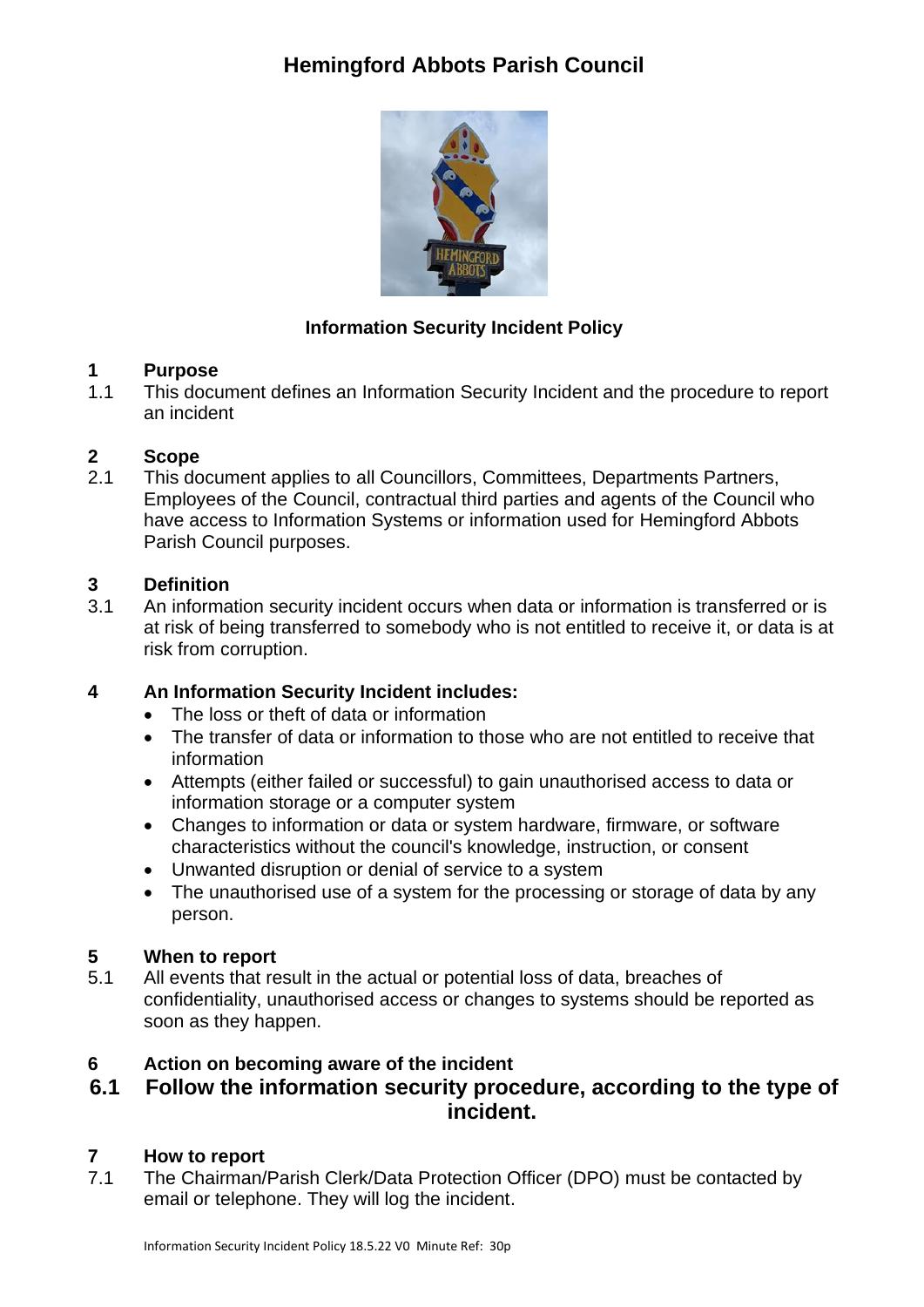## **Hemingford Abbots Parish Council**

- 7.2 The Chairman/Parish Clerk/DPO will require you to supply further information, the nature of which will depend upon the nature of the incident. However, the following information must be supplied:
	- Contact name and number of person reporting the incident
	- The type of data or information involved
	- Whether the loss of the data puts any person or other data at risk
	- Location of the incident
	- Inventory numbers of any equipment affected
	- Date and time the security incident occurred
	- Location of data or equipment affected
	- Type and circumstances of the incident.
- 7.3 Your line manager must also be informed to enable them to investigate and confirm that the details represent a valid security incident as defined above. The outcomes of these actions are to be reported to the Chairman/Parish Clerk/DPO for inclusion in the incident details for the DPO's investigation.

#### **8 What to Report**

8.1 All Information Security Incidents must be reported.

#### **9 Examples of Information Security / Misuse Incident Protocols**

9.1 Information Security Incidents are not limited to this list, which contains examples of some of the most common incidents.

#### **9.2 Malicious Incident**

- Computer infected by a Virus or other malware, (for example spyware or adware)
- An unauthorised person changing data
- Receiving and forwarding chain letters Including virus warnings, scam warnings and other emails which encourage the recipient to forward onto others.
- Social engineering Unknown people asking for information which could gain them access to council data (e.g. a password or details of a third party).
- Unauthorised disclosure of information electronically, in paper form or verbally.
- Falsification of records, Inappropriate destruction of records
- Denial of Service, for example
- Damage or interruption to Hemingford Abbots Parish Council equipment or services caused deliberately e.g. computer vandalism
- Connecting non-council equipment to the council network
- Unauthorised Information access or use
- Giving information to someone who should not have access to it verbally, in writing or electronically
- Printing or copying confidential information and not storing it correctly or confidentially.

#### **9.3 Access Violation**

- Disclosure of logins to unauthorised people
- Disclosure of passwords to unauthorised people e.g. writing down your password and leaving it on display
- Accessing systems using someone else's authorisation e.g. someone else's user id and password
- Inappropriately sharing security devices such as access tokens